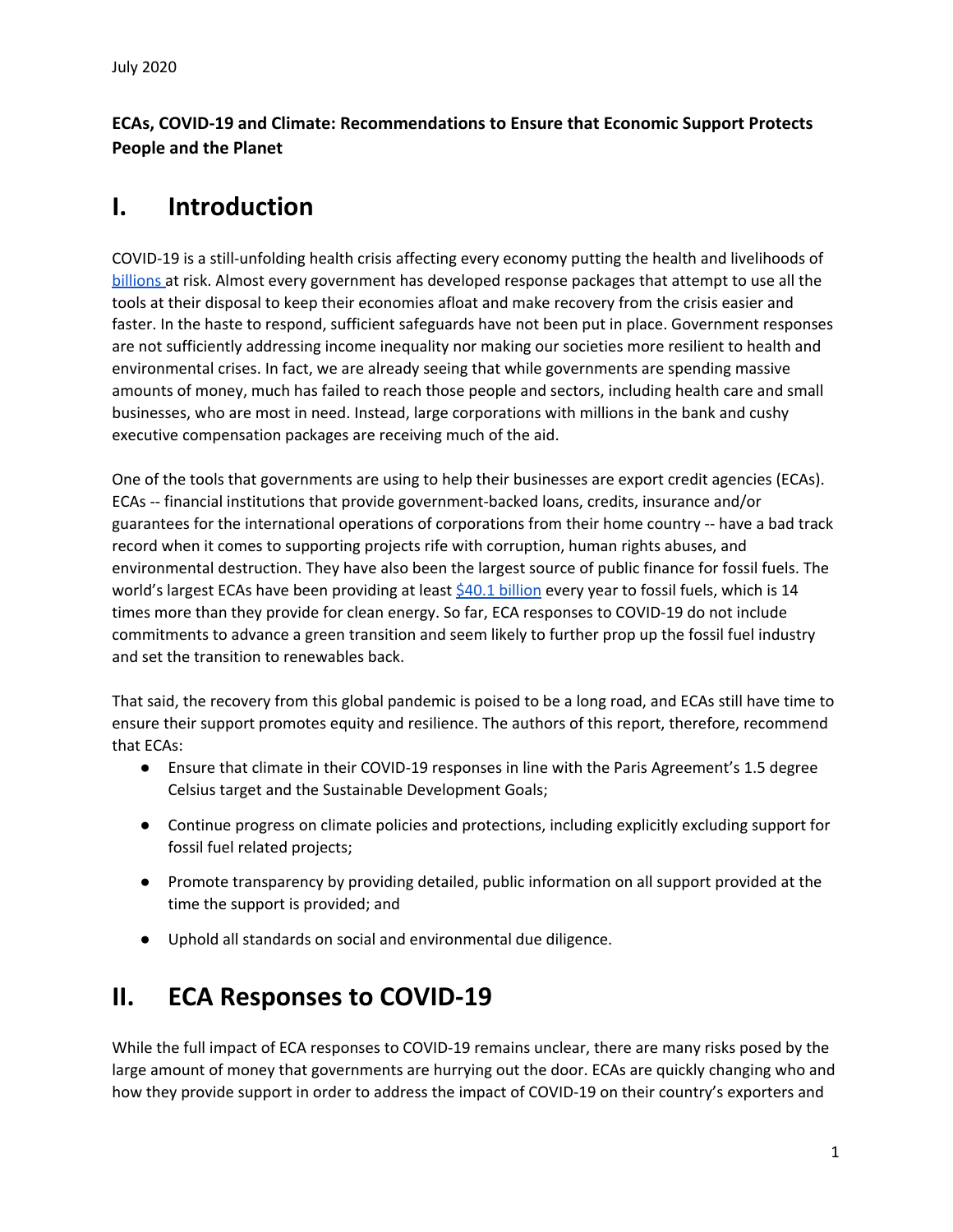domestic industries. ECAs are providing more favorable financing terms and expanding the availability of short-term financial products. In addition, ECAs have expanded the geographic scope of the projects and companies they are supporting, including new domestic coverage that was very rare for ECAs prior to COVID-19. This change demonstrates how the market is not able to handle the crisis; as private banks become more risk averse, public money is filling the gap and taking on that additional risk. Therefore, ECAs must increase accountability and ensure that funds are not being diverted from much needed public assistance and that the public interest is at the forefront of their COVID-19 responses.

With these new products and new coverage come great concerns about decreased transparency and accountability. ECAs -- and governments more broadly -- are focused on getting money to companies supposedly affected by the pandemic. Meanwhile, it has already become evident that they are failing to ensure proper oversight of who is getting this support and how it is being used. Therefore, there is a high risk of this support not effectively contributing to recovery from the economic impacts of COVID-19 and leading to corruption, human rights abuses, and environmental destruction.

Moreover, there is a risk that the COVID-19 measures of ECAs and other public finance institutions lead to billions of dollars to fossil fuels, considering that their existing finance is heavily biased to fossil fuels. This could take the form of increased support for megaprojects like Mozambique LNG that has already received billions from ECAs, including from UK Export [Finance](https://www.reuters.com/article/uk-total-mozambique-lng-idUKKBN23X2GX) despite its plans to develop a deadline for phasing out oil and gas financing . Alternatively, ECAs could end up providing more general aid directly to oil and gas companies as these companies struggle to stay afloat even though those economic issues preceded the COVID-19 crisis.

## **A. Changes in ECA Support**

ECAs are responding to the COVID-19 crisis by relaxing requirements and making it easier for companies to receive support, as well as by providing types of support that they usually do not provide, including shorter-term financing. Table 1 provides a few examples of how ECAs are making the terms of their financing more favorable and providing new types of support that they rarely provided in the past.

| Country       | <b>Measures</b>                                                                                                                                       |
|---------------|-------------------------------------------------------------------------------------------------------------------------------------------------------|
| Finland       | Loans with subsidized interest, provides possibilities for reorganizing loans                                                                         |
| <b>France</b> | Guarantee level raised to 90% for certain loans, providing direct support to<br>increase companies' cash flow with unsecured three to five-year loans |
| Germany       | More insurance coverage possible, as well in short term business within EU and<br>specific OECD countries                                             |
| Japan (NEXI)  | Insurance coverage for losses resulting from COVID-19                                                                                                 |
| Netherlands   | Fast tracking of applications, relaxing of conditionalities, and issuance of<br>working capital                                                       |

*Table 1. Examples of ECA measures in response to COVID-19*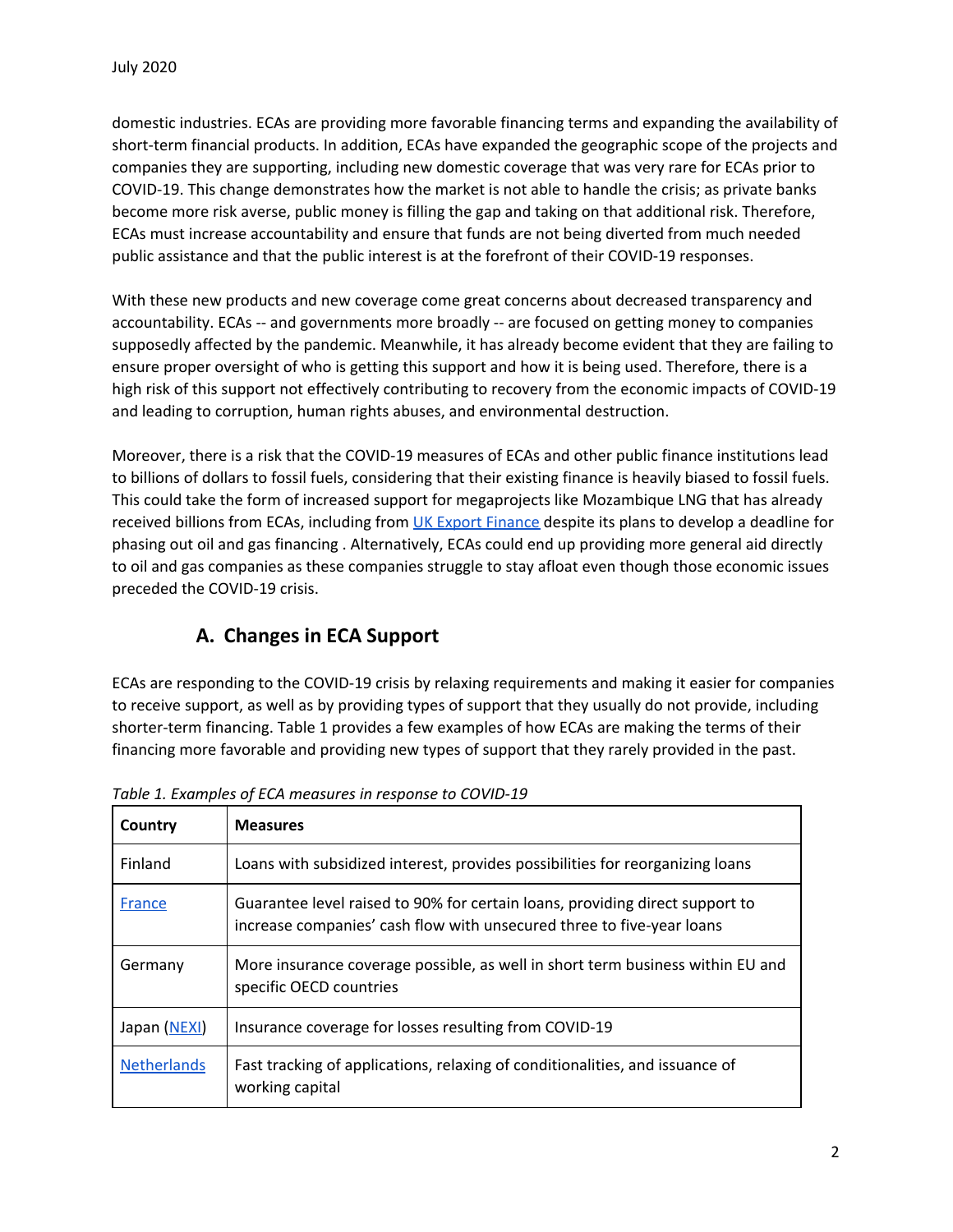| UK | Support finance for overseas buyers of UK exports, working capital facilities<br>both pre- and post-shipment        |
|----|---------------------------------------------------------------------------------------------------------------------|
|    | Temporary, short-term bridge financing; payment before export during<br>manufacturing process; supply chain finance |

In addition, some ECAs have expanded the geographic coverage of their support. ECAs are now allowing for support in a wider range of countries, as well as domestically. The expansion domestically is especially questionable considering that the stated purpose of ECAs is mainly to facilitate exports. Table 2 provides some examples of countries that are allowing their ECAs to support domestic or a wider geographic range of projects.

*Table 2. Examples of how ECAs have expanded their geographic coverage*

| Country            | <b>Expanded geographic coverage</b>                                                                                                                      |
|--------------------|----------------------------------------------------------------------------------------------------------------------------------------------------------|
| Canada             | Expand domestic mandate of governing statute                                                                                                             |
| Italy              | Insure operations within Italy and not simply outside Italy                                                                                              |
| <b>Netherlands</b> | Insure domestic transaction as long as there is an (indirect) link to export                                                                             |
| UK                 | Insurance policy has been expanded to cover transactions with the EU, Australia,<br>Canada, Iceland, Japan, New Zealand, Norway, Switzerland and the USA |

## **B. Potential Support for Fossil Fuels**

While few ECAs have enacted specific provisions to support fossil fuels, many of the measures mentioned above could end up aiding the fossil fuel industry and projects, even if this is incompatible with limiting global warming to 1.5 degrees Celsius. Given that ECAs already provide tens of billions of dollars to fossil fuels every year and that governments have already provided handouts to fossil fuels as part of their COVID-19 responses, it is likely that ECAs will also use the pandemic as an excuse to further prop up fossil fuels, instead of using this moment to transition away from them. Table 3 provides examples of specific support, as well as potential impacts on support for and policies related to fossil fuels.

*Table 3. Examples of support or potential implications for fossil fuels*

| <b>Country</b> | Policies related to fossil fuel use                                                                                                                    |
|----------------|--------------------------------------------------------------------------------------------------------------------------------------------------------|
| Canada         | Oil and gas identified as a key sector for Business Credit Ability Program support, with<br>guarantees of 75 percent on loans of up to CAD 80 million. |
|                | Oil and gas alone targeted for additional "reserve-based lending" with 75 percent loan<br>guarantees of up to CAD 100 million per company.             |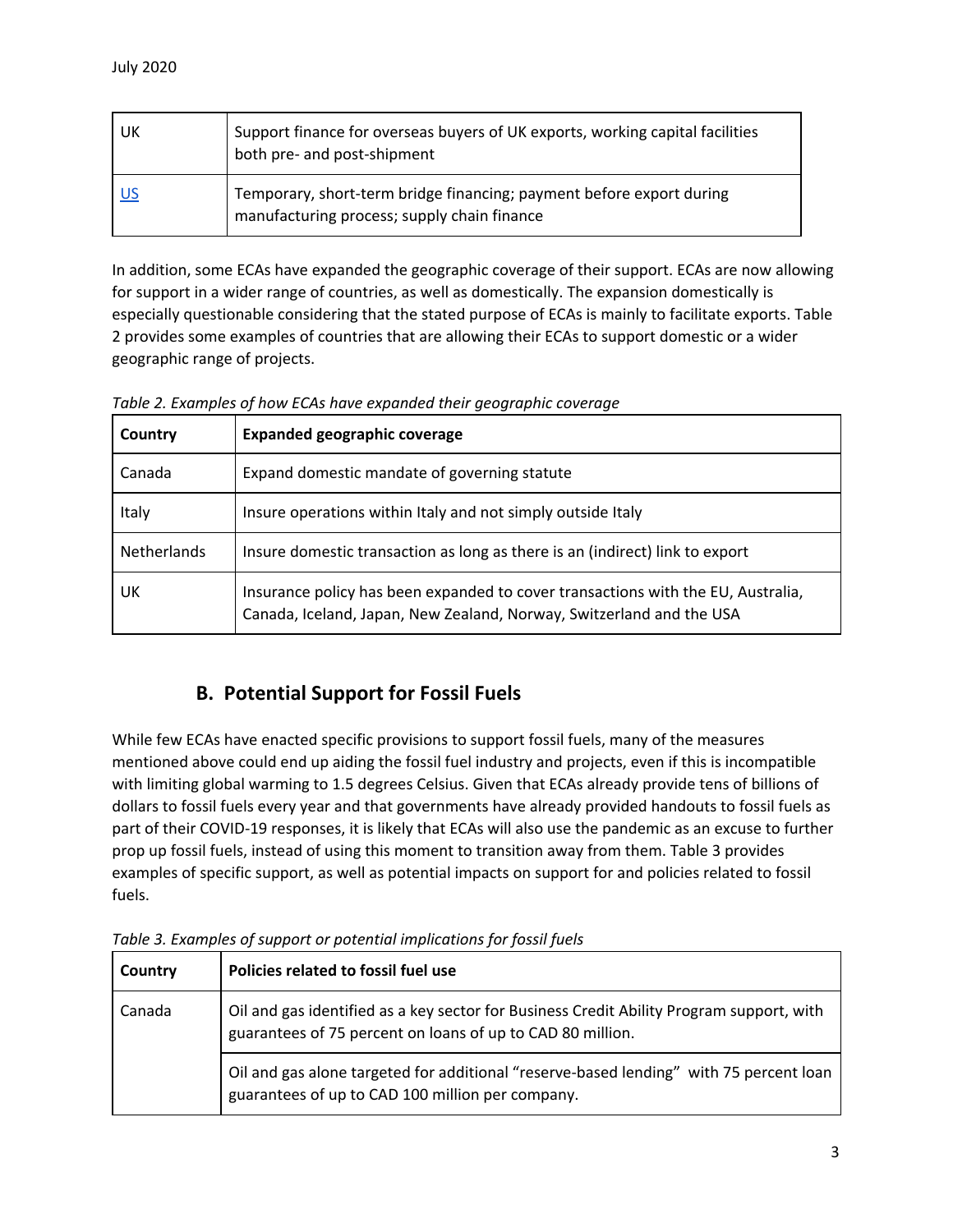| Italy              | Could insure new projects or extend cover for existing projects in the fossil fuel sector;<br>no exclusion or no energy policy                   |
|--------------------|--------------------------------------------------------------------------------------------------------------------------------------------------|
| <b>Netherlands</b> | No exclusion for oil and gas                                                                                                                     |
|                    | Development of decarbonisation strategy (which is focused on increasing green rather<br>than ending support to high-carbon projects) put on hold |
| South Korea        | \$825 million emergency loan to Doosan Heavy, which is involved in many coal projects                                                            |
|                    |                                                                                                                                                  |

# **III. Recommendations**

## **A. Make Climate Change a Top Priority**

Responses to the COVID-19 crisis should aim for a Paris-aligned, green recovery that reduces inequality, protects citizens' health, and helps meet climate goals. While past support indicates that ECAs are likely to provide handouts to the fossil fuel industry as part of their response to COVID-19, the authors recommend that ECAs contribute to recovery efforts by shifting away from fossil fuels since such investments will not deliver long-term jobs or economic stability. If ECAs decide to continue on their current path, they will need to provide the public with a full account of why they are investing in high risk sectors that are contributing to further health and climate crises and holding the transition back. ECAs must stop undermining and instead integrate their governments' green domestic policies so that they can finally contribute to projects that promote global equality and the Sustainable Development Goals.

#### **RECOMMENDATION 1: Consider climate in all COVID-19 responses to ensure a just recovery**

ECAs must consider the impacts on climate change of any support provided as a response to the COVID-19 crisis to foster a green and just recovery. The consideration of climate is essential to ensure this support is in line with the commitments made under the Paris Agreement, including the goal of limiting global warming to 1.5 degrees Celsius. ECA support for fossil fuels undermines both the Paris Agreement commitments of both the ECA countries and the project host country. In addition, ECAs should support projects that are in furtherance of the Sustainable Development Goals, including the provision of affordable and clean energy, reduced inequalities, and climate action. Supporting fossil fuels undermines climate action, often exacerbates inequalities, and fails to provide access to electricity that is clean and affordable.

#### **RECOMMENDATION 2: Continue progress on climate policies and protections**

ECAs have made some progress in restricting their support for fossil fuels, which is key to mitigate the impacts of climate change. The Export Credit Group of the Organization for Economic Cooperation and Development (OECD) has restricted coal power plant financing of its member ECAs. Unfortunately, OECD ECAs can still support coal plants in poor countries and projects using more efficient coal technology, as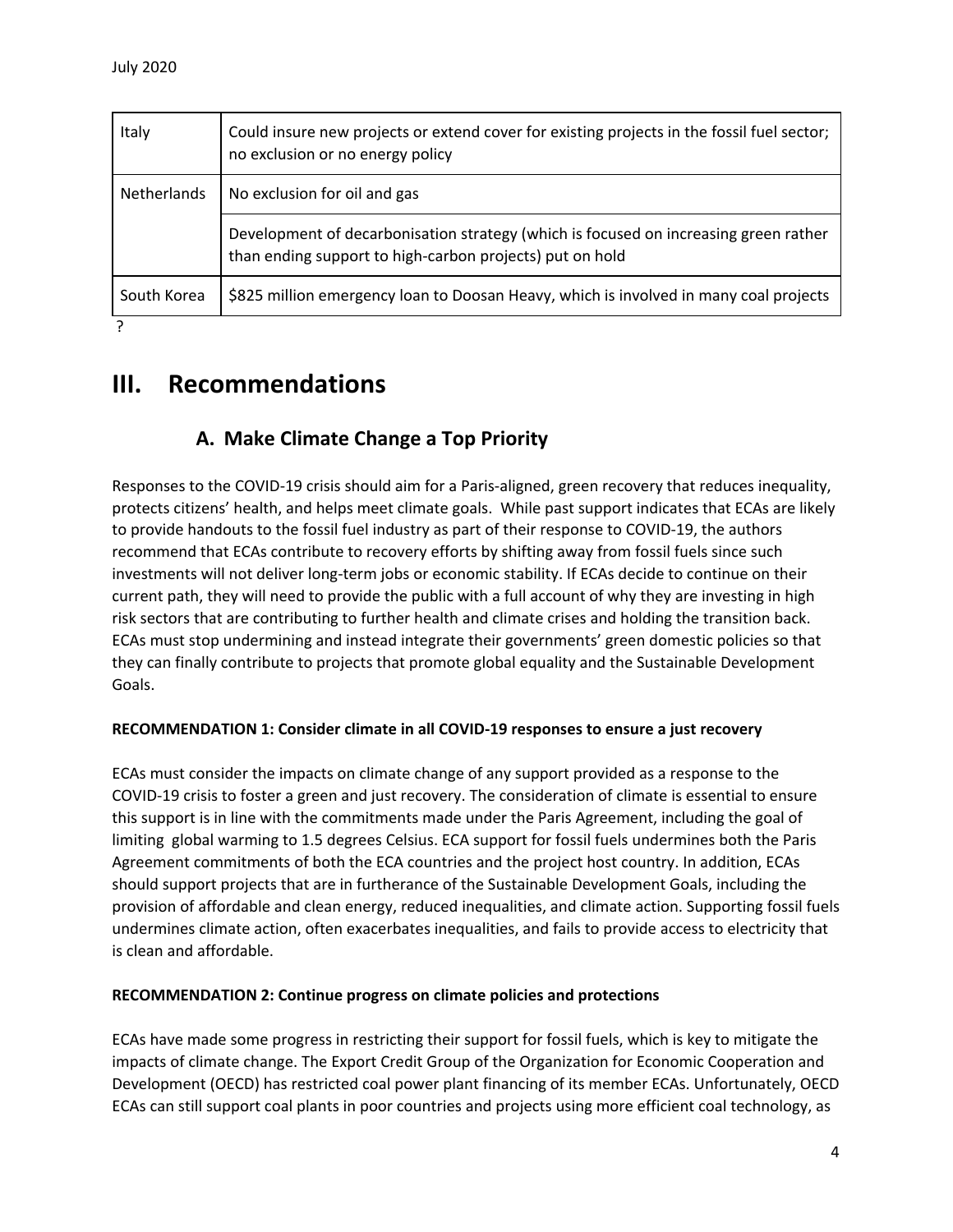July 2020

well as coal mines and related coal infrastructure and all oil and gas projects. Some ECAs have made further progress. For instance, France has banned export credits for coal, shale oil and gas, and routine flaring. In addition, one of Sweden's ECAs has ended support for oil and gas exploration and extraction.

Massive shifts in economies are occurring; ECAs should take advantage of this moment to rethink their past support for fossil fuels and improve their climate policies. Many fossil fuel projects -- that were already financially risky -- are now likely to be even less profitable. Rather than continuing down the same path or even doubling down on it, ECAs should shift toward a cleaner future and take part in the necessary green transition by creating climate policies that encourage the support of renewables in line with the Paris Agreement.

#### **RECOMMENDATION 3: Explicitly exclude support for fossil fuel related projects**

Fossil fuel projects and companies should not receive support as part of ECAs' responses to COVID-19. The industry was already in permanent decline prior to the current crisis. During eight of the last nine years the sector under-performed global stock markets, and last year the sector placed dead last in the Standard & Poor's 500 index. Moreover, the contention that fossil fuel development is a driver of job creation is simply false in a sector that is rapidly automating. Renewable energy now provides more jobs than the fossil fuel sector. In addition, injecting massive amounts of money into the fossil fuel sector actively undermines the green transition goals, as it promotes unfair competition with renewables, which have already been hard hit by COVID-19. Therefore, ECA support without green conditions takes away the much needed incentive for the private sector to invest in transition.

ECAs, alongside other public finance institutions, can make a formal commitment to end fossil fuel support at the Finance in Common Summit. Climate change and ways for public institutions to work together to address the impacts of climate change will be a central focus of the summit. This gathering of ECAs, development finance institutions and other public banks in November 2020 provides ECAs the opportunity to collaborate and agree to not use the COVID-19 crisis as an excuse to further keep this polluting industry in business.

### **B. Promote Transparency and Accountability**

Even though rapidly responding to the COVID-19 crisis is necessary to ensure that impacted people receive the aid that is required during these troubled times, transparency and accountability cannot be sacrificed. Now more than ever, ECAs must disclose details on their decision making processes and the projects and companies that they are supporting at the time support is approved. This is vital to provide an opportunity for public input and to ensure that the public agencies and the recipients of support are held accountable for the negative impacts that they cause.

#### **RECOMMENDATION 4: Provide detailed, public information on all support provided**

ECAs must take the time to not only continue to provide, but improve the amount of information that they make public on the projects and companies that they support. This information should include details on how much and what type of support is being given, as well as what the expected impacts of the project are. Project impacted communities deserve to know the projects that ECAs are supporting as